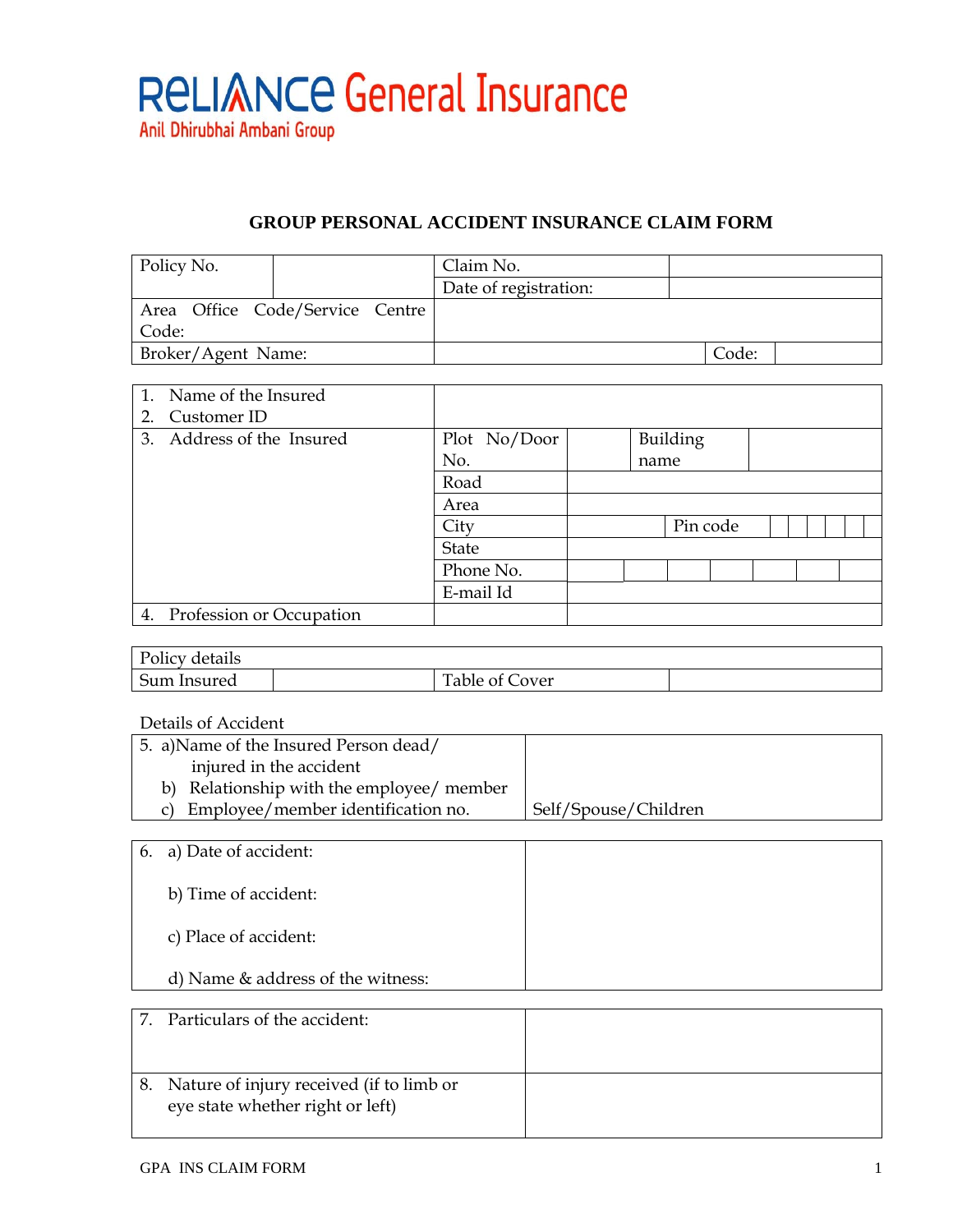## **RELIANCE General Insurance**

Anil Dhirubhai Ambani Group

| 9.<br>a) Nature of disablement                  |                                                          |
|-------------------------------------------------|----------------------------------------------------------|
| b) Extent of disablement                        |                                                          |
| c) Period of temporary total disablement        | $(From \dots \dots \dots \dots \dots \dots \dots \dots)$ |
| d) Present state of incapacity                  |                                                          |
| 10. Name and address of<br>surgeon<br>in        |                                                          |
| attendance                                      |                                                          |
| 11. Where and when can a Medical Officer of     |                                                          |
| this Company visit you, if necessary?           |                                                          |
| 12. a) Are you insured in any other office or   |                                                          |
| offices of the Company or any other             |                                                          |
| company, granting compensation for<br>accident? |                                                          |
| b) If so state name and address of              |                                                          |
| company or companies and amount of              |                                                          |
| insurance                                       |                                                          |

I/We hereby declare that the foregoing statements made by me/us are true in all respects, that I/We have not attempted to conceal from the Company anything with which it ought to be made acquainted and that if I/We have made or in any further declaration the Company may require shall make any false or fraudulent statement or untrue averment whatever, the Policy shall be void and my/our right to compensation forfeited. I am/We are willing if required, to make and provide to the Company a statutory Declaration of the whole of the foregoing statement or of any other statement made in connection with this claim.

| Signature of the Insured |
|--------------------------|
|                          |
| Address                  |
|                          |

Date: